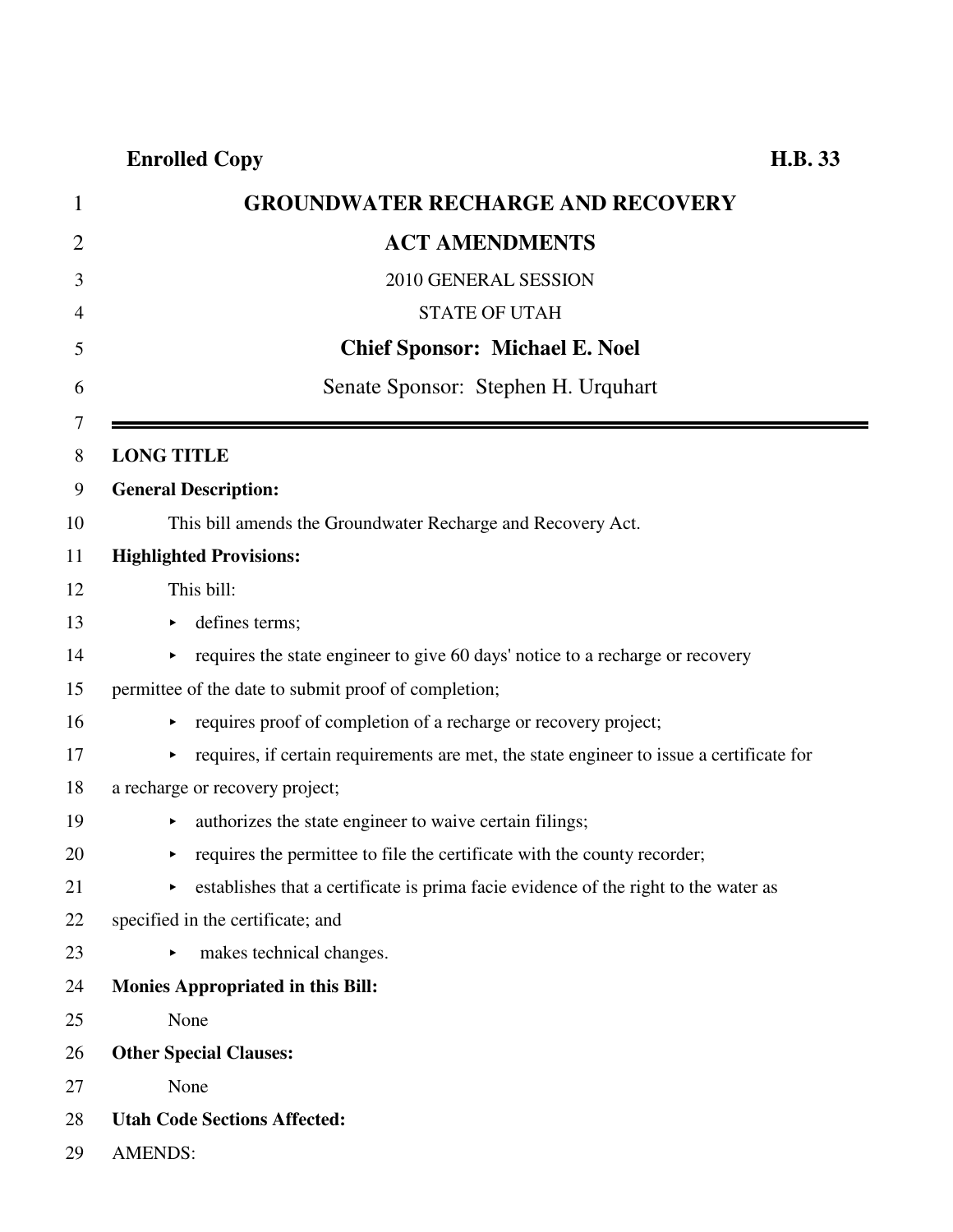# **H.B. 33 Enrolled Copy**

| 30 | 73-3b-102, as enacted by Laws of Utah 1991, Chapter 146                                        |
|----|------------------------------------------------------------------------------------------------|
| 31 | 73-3b-103, as enacted by Laws of Utah 1991, Chapter 146                                        |
| 32 | 73-3b-105, as last amended by Laws of Utah 2008, Chapter 382                                   |
| 33 | 73-3b-106, as enacted by Laws of Utah 1991, Chapter 146                                        |
| 34 | <b>73-3b-201</b> , as last amended by Laws of Utah 2009, Chapter 183                           |
| 35 | 73-3b-202, as enacted by Laws of Utah 1991, Chapter 146                                        |
| 36 | 73-3b-203, as enacted by Laws of Utah 1991, Chapter 146                                        |
| 37 | 73-3b-204, as last amended by Laws of Utah 2009, Chapter 183                                   |
| 38 | 73-3b-205, as enacted by Laws of Utah 1991, Chapter 146                                        |
| 39 | <b>73-3b-206</b> , as last amended by Laws of Utah 2007, Chapter 136                           |
| 40 | 73-3b-208, as last amended by Laws of Utah 2008, Chapter 282                                   |
| 41 |                                                                                                |
| 42 | Be it enacted by the Legislature of the state of Utah:                                         |
| 43 | Section 1. Section <b>73-3b-102</b> is amended to read:                                        |
| 44 | 73-3b-102. Definitions.                                                                        |
| 45 | As used in this chapter:                                                                       |
| 46 | "Artificially recharge" means to place water [underground] in an aquifer:<br>(1)               |
| 47 | $(a)$ by means of:                                                                             |
| 48 | $(i)$ injection[,];                                                                            |
| 49 | $(ii)$ surface infiltration[,]; or                                                             |
| 50 | (iii) [other] another method; and                                                              |
| 51 | (b) for the purposes of:                                                                       |
| 52 | (i) storing the water; and                                                                     |
| 53 | (ii) recovering the water.                                                                     |
| 54 | (2) "Division" means Division of Water Rights.                                                 |
| 55 | (3) "Recharge permit" means a permit issued by the state engineer to [inject water into        |
| 56 | an underground aquifer for the purpose of storing the water.] construct and operate a recharge |
| 57 | project.                                                                                       |
|    |                                                                                                |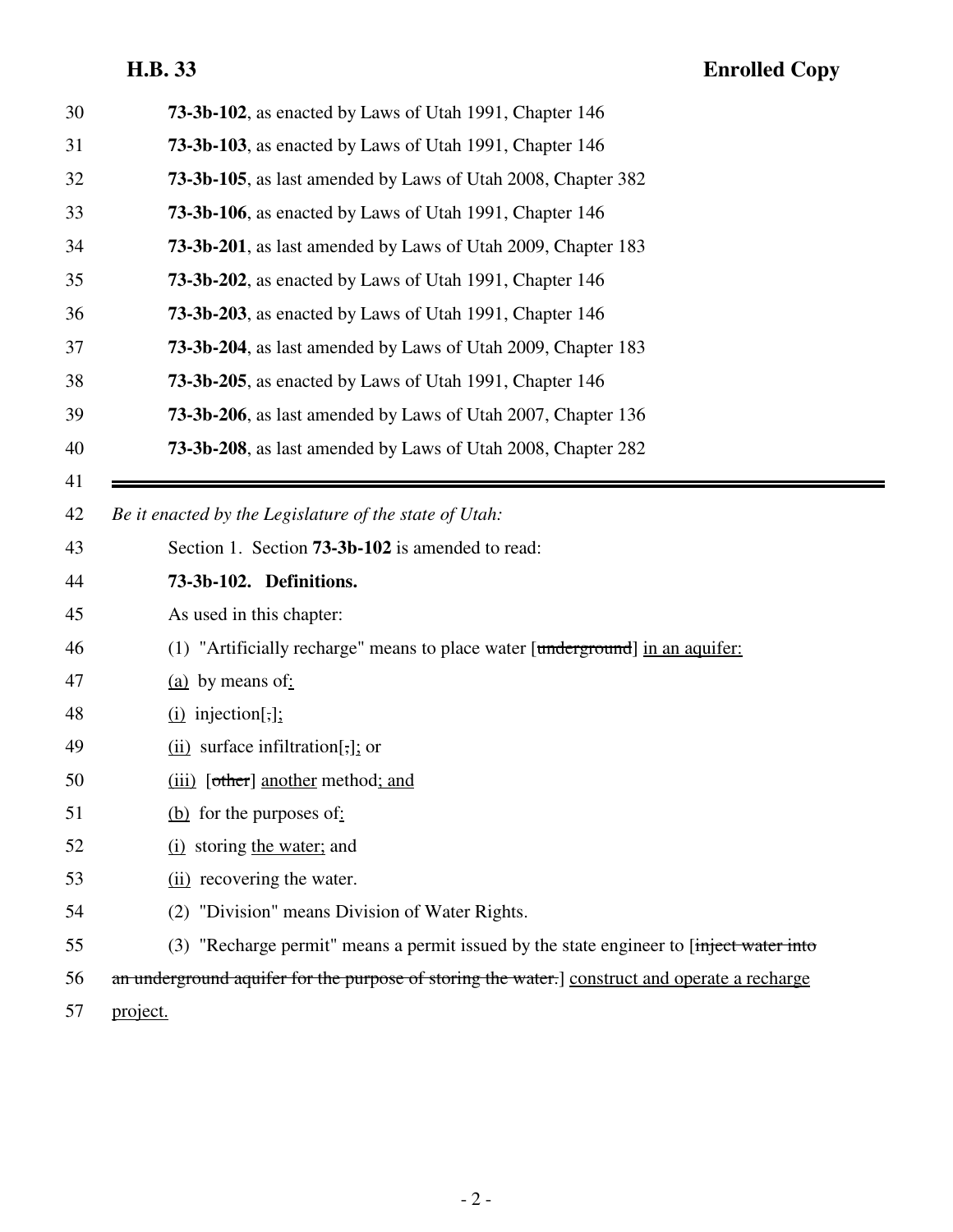| 58 | (4) "Recharge project" means to artificially recharge water into an aquifer.                                       |
|----|--------------------------------------------------------------------------------------------------------------------|
| 59 | $[$ (4)] (5) "Recovery permit" means a permit issued by the state engineer to [withdraw                            |
| 60 | from an underground aquifer water that has been injected and stored in the aquifer pursuant to                     |
| 61 | a recharge permit.] construct and operate a recovery project.                                                      |
| 62 | (6) "Recovery project" means to withdraw from an aquifer water that has been                                       |
| 63 | artificially recharged pursuant to a recharge permit.                                                              |
| 64 | Section 2. Section <b>73-3b-103</b> is amended to read:                                                            |
| 65 | 73-3b-103. Prohibitions.                                                                                           |
| 66 | (1) A person may not artificially recharge $\left[\frac{a \text{ groundwater}}{a}\right]$ an aquifer without first |
| 67 | obtaining a recharge permit.                                                                                       |
| 68 | (2) A person may not recover from $\left[\frac{a}{2} \frac{g}{}$ multiplex and aquilibular that has been           |
| 69 | artificially recharged unless [he] the person first obtains a recovery permit.                                     |
| 70 | (3) A person holding a recharge permit or recovery permit may not operate a                                        |
| 71 | [groundwater] recharge project or recovery project in a manner that is inconsistent with the                       |
| 72 | permit conditions set by the state engineer.                                                                       |
| 73 | Section 3. Section <b>73-3b-105</b> is amended to read:                                                            |
| 74 | 73-3b-105. Administrative procedures.                                                                              |
| 75 | The administrative procedures applicable to the issuance, modification, suspension, or                             |
| 76 | revocation of <u>a</u> recharge [and] permit or recovery [permits] permit are those set forth in Title             |
| 77 | 63G, Chapter 4, Administrative Procedures Act, and Sections 73-3-6, 73-3-7, 73-3-14, and                           |
| 78 | $73 - 3 - 15$ .                                                                                                    |
| 79 | Section 4. Section <b>73-3b-106</b> is amended to read:                                                            |
| 80 | 73-3b-106. Water right for recharged water -- Change of use of recovered water.                                    |
| 81 | (1) A person proposing to artificially recharge water into an [underground] aquifer                                |
| 82 | must have:                                                                                                         |
| 83 | (a) a valid water right for the water proposed to be recharged; or                                                 |
| 84 | (b) an agreement to use the water proposed to be recharged with a person who has a                                 |
| 85 | valid water right for the water proposed to be recharged.                                                          |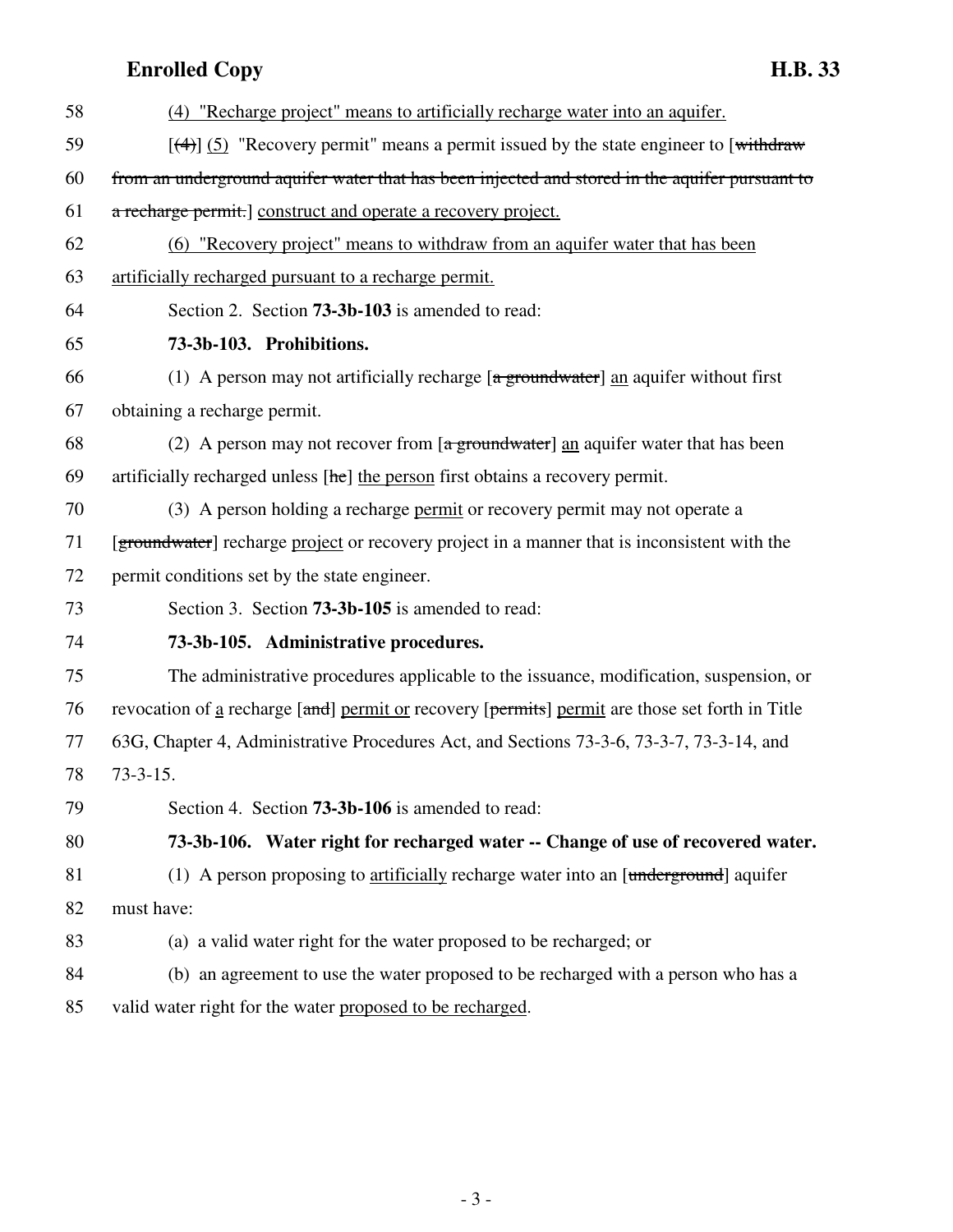### **H.B. 33 Enrolled Copy**

| 86  | (2) A person who holds a recovery permit may use or exchange recovered water only             |
|-----|-----------------------------------------------------------------------------------------------|
| 87  | in the manner in which the water was permitted to be used or exchanged before the water was   |
| 88  | [stored underground] artificially recharged, unless a change or exchange application is filed |
| 89  | and approved pursuant to Section 73-3-3 or 73-3-20, as applicable.                            |
| 90  | Section 5. Section <b>73-3b-201</b> is amended to read:                                       |
| 91  | 73-3b-201. Application for a recharge permit -- Required information -- Filing                |
| 92  | fee.                                                                                          |
| 93  | (1) The application for obtaining a [groundwater] recharge permit shall include the           |
| 94  | following information:                                                                        |
| 95  | (a) the name and mailing address of the applicant;                                            |
| 96  | (b) the name of the groundwater basin or groundwater sub-basin in which the                   |
| 97  | applicant proposes to operate the recharge project;                                           |
| 98  | (c) the name and mailing address of the owner of the land on which the applicant              |
| 99  | proposes to operate the recharge project;                                                     |
| 100 | (d) a legal description of the location of the proposed recharge project;                     |
| 101 | (e) the source and annual quantity of water proposed to be [stored underground]               |
| 102 | artificially recharged;                                                                       |
| 103 | (f) evidence of a water right or an agreement to use the water proposed to be [stored]        |
| 104 | underground] artificially recharged;                                                          |
| 105 | (g) the quality of the water proposed to be [stored underground] artificially recharged       |
| 106 | and the water quality of the receiving [groundwater] aquifer;                                 |
| 107 | (h) evidence that the applicant has applied for all applicable water quality permits;         |
| 108 | (i) a plan of operation for the proposed recharge [and recovery] project, which shall         |
| 109 | include:                                                                                      |
| 110 | (i) a description of the proposed recharge project;                                           |
| 111 | (ii) its design capacity;                                                                     |
| 112 | (iii) a detailed monitoring program; and                                                      |
| 113 | (iv) the proposed duration of the recharge project;                                           |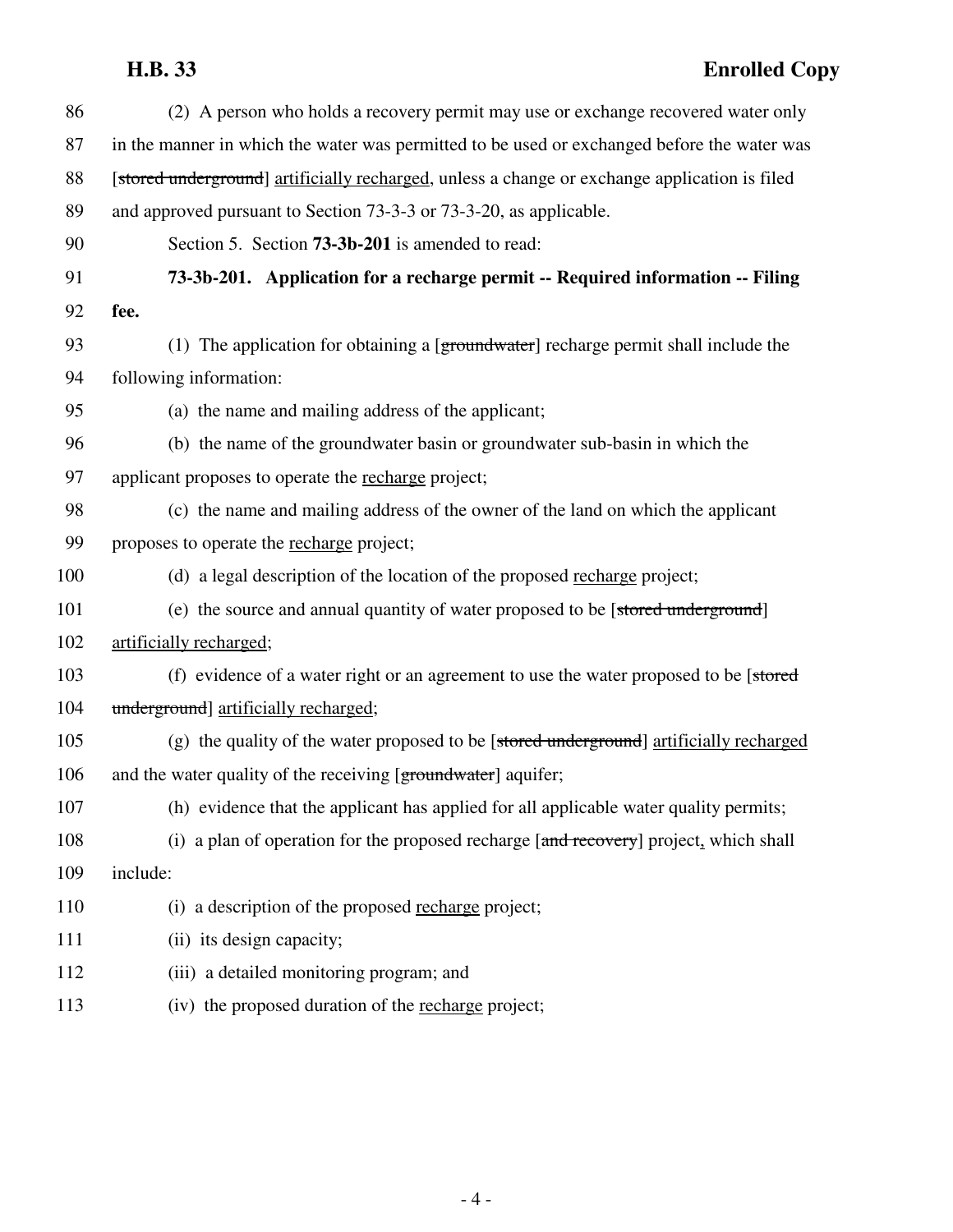| 114 | (i) a copy of a study demonstrating:                                                        |
|-----|---------------------------------------------------------------------------------------------|
| 115 | (i) the area of hydrologic impact of the recharge project;                                  |
| 116 | (ii) that the recharge project is hydrologically feasible;                                  |
| 117 | (iii) that the recharge project will not:                                                   |
| 118 | (A) cause unreasonable harm to land; or                                                     |
| 119 | (B) impair any existing water right within the area of hydrologic impact; and               |
| 120 | (iv) the percentage of anticipated recoverable water;                                       |
| 121 | (k) evidence of financial and technical capability; and                                     |
| 122 | (1) any other information that the state engineer requires.                                 |
| 123 | $(2)$ (a) A filing fee must be submitted with the application.                              |
| 124 | (b) The state engineer shall establish the filing fee in accordance with Section            |
| 125 | 63J-1-504.                                                                                  |
| 126 | Section 6. Section <b>73-3b-202</b> is amended to read:                                     |
| 127 | 73-3b-202. Issuance of recharge permit -- Criteria -- Conditions.                           |
| 128 | The state engineer:                                                                         |
| 129 | (1) shall issue a $g$ [groundwater] recharge permit if:                                     |
| 130 | (a) the applicant has:                                                                      |
| 131 | (i) the technical and financial capability to construct and operate the recharge project;   |
| 132 | and                                                                                         |
| 133 | (ii) (A) a valid water right for the use of the water proposed to be [stored underground]   |
| 134 | artificially recharged; or                                                                  |
| 135 | (B) an agreement to use the water proposed to be [stored underground] artificially          |
| 136 | recharged with a person who has a valid water right for the use of the water proposed to be |
| 137 | artificially recharged; and                                                                 |
| 138 | (b) the project:                                                                            |
| 139 | (i) is hydrologically feasible;                                                             |
| 140 | (ii) will not cause unreasonable harm to land;                                              |
| 141 | (iii) will not impair any existing water right within the area of hydrologic impact; and    |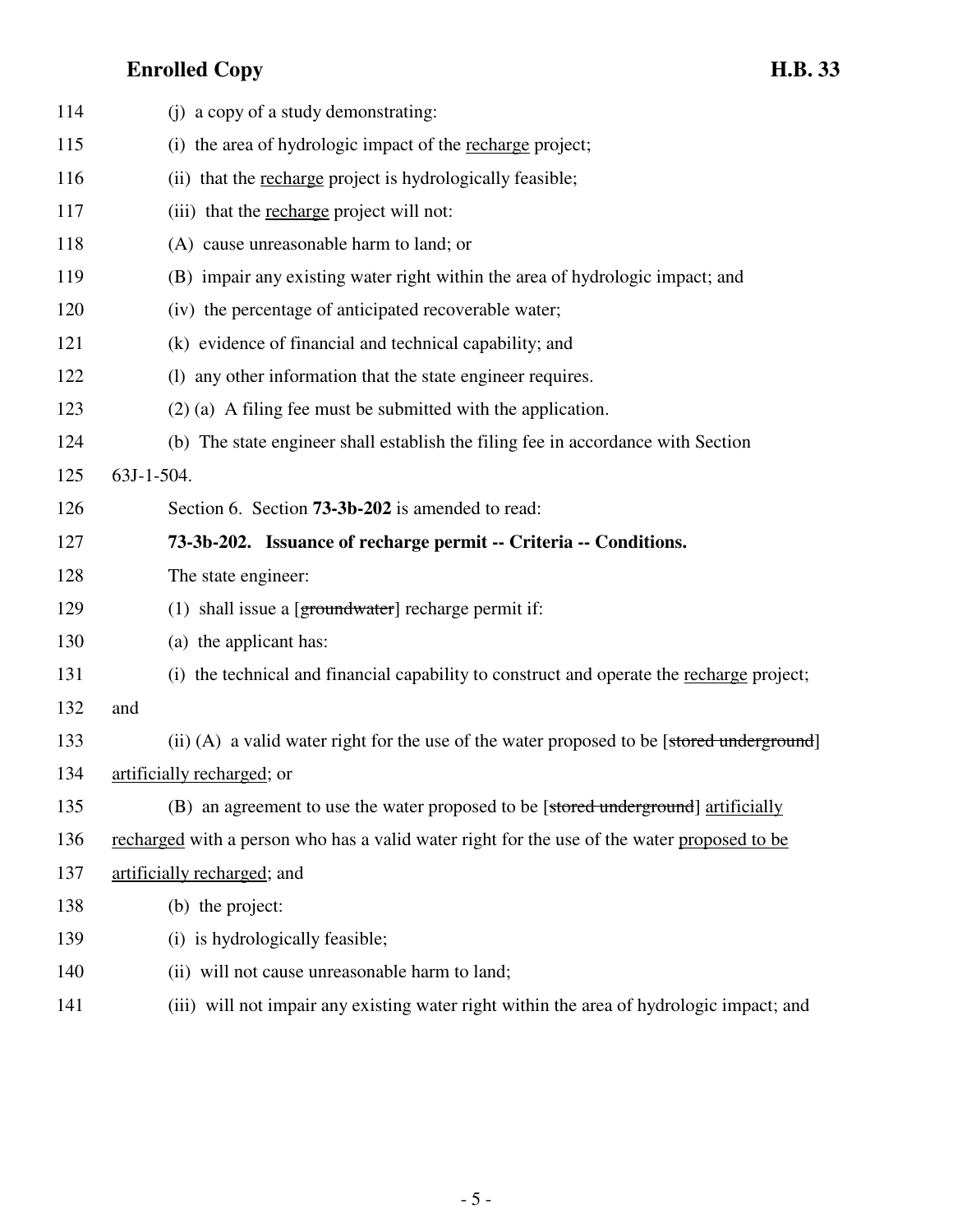| 142 | (iv) will not adversely affect the water quality of the aquifer;                                |
|-----|-------------------------------------------------------------------------------------------------|
| 143 | (2) shall condition any approval on acquiring the applicable water quality permits              |
| 144 | prior to construction and operation of the recharge project; and                                |
| 145 | (3) may attach to the permit any [conditions he determines are] condition the state             |
| 146 | engineer determines is appropriate.                                                             |
| 147 | Section 7. Section <b>73-3b-203</b> is amended to read:                                         |
| 148 | 73-3b-203. Proof of completion, certification, or lapse of recharge permit.                     |
| 149 | (1) Sixty days before the date on which the recharge permit will lapse under                    |
| 150 | Subsection (3), the state engineer shall notify the applicant by mail when proof of completion  |
| 151 | is due.                                                                                         |
| 152 | (2) (a) Before the date on which the recharge permit will lapse under Subsection (3).           |
| 153 | the applicant shall file proof of completion with the state engineer on a form furnished by the |
| 154 | state engineer, which shall include:                                                            |
| 155 | (i) the location and description of the recharge works constructed;                             |
| 156 | (ii) the water source for the water artificially recharged and where the water is               |
| 157 | delivered for artificial recharge;                                                              |
| 158 | (iii) the quantity of water, in acre-feet, the flow in second-feet, or both, diverted from      |
| 159 | the water source described in Subsection $(2)(a)(ii)$ ;                                         |
| 160 | (iv) the method of artificially recharging the water; and                                       |
| 161 | any other information the state engineer requires.<br>(v)                                       |
| 162 | (b) The state engineer may waive the filing of a map, a profile, or drawing if in the           |
| 163 | state engineer's opinion the written proof of completion adequately describes the construction  |
| 164 | and the nature and extent of the recharge project.                                              |
| 165 | (c) The completed proof shall conform to a rule established by the state engineer.              |
| 166 | (3) A [groundwater] recharge permit will lapse if the [recharge project is not                  |
| 167 | completed] proof of completion of the recharge project's construction is not submitted to the   |
| 168 | state engineer within five years from the date of the permit application's approval, unless:    |
| 169 | (a) the applicant requests an extension of time to complete the $[project]$ recharge            |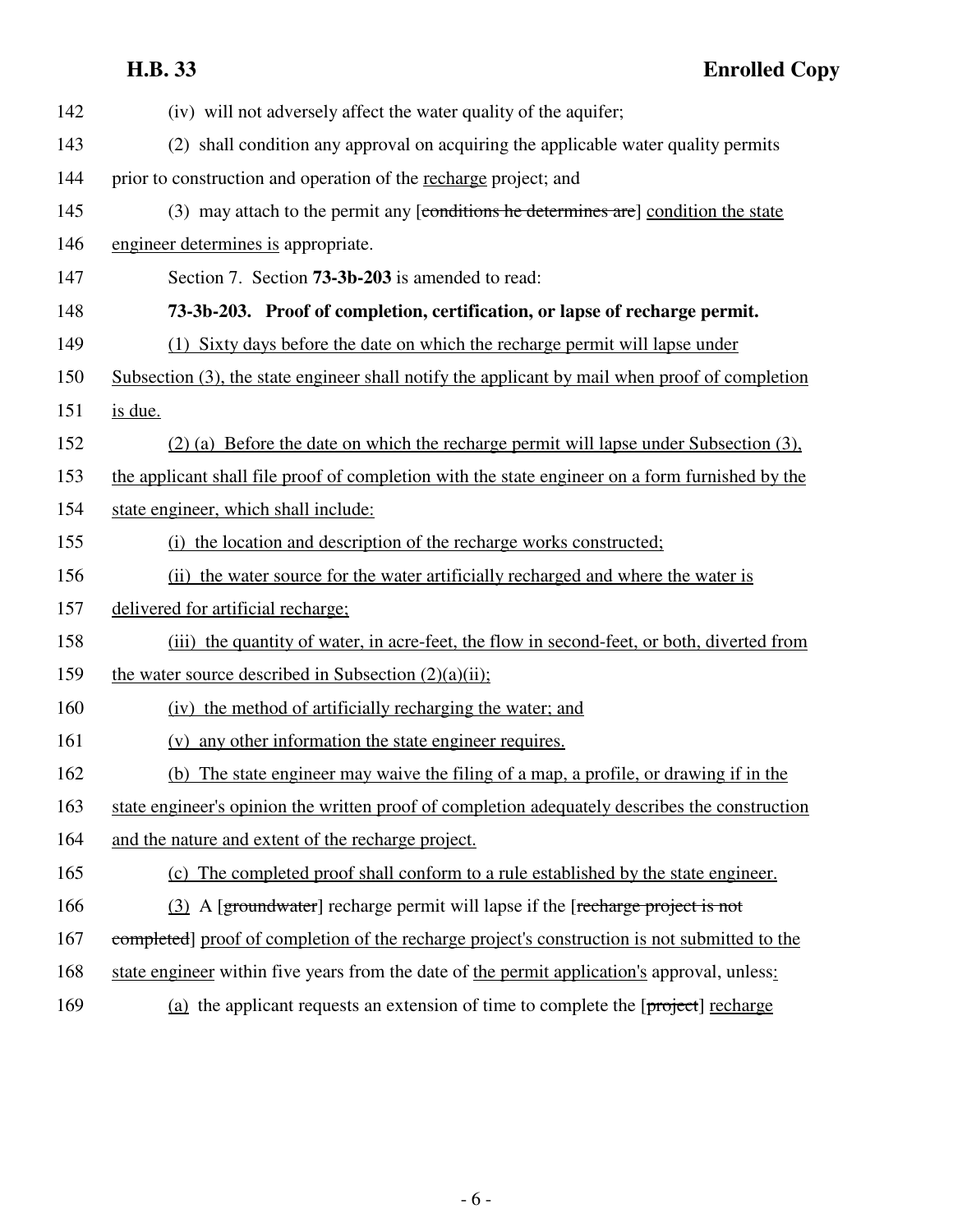| 170 | project's construction; and                                                                     |
|-----|-------------------------------------------------------------------------------------------------|
| 171 | (b) the state engineer approves the [request] extension of time.                                |
| 172 | $(4)$ (a) The state engineer shall issue a recharge certificate if the recharge permittee has   |
| 173 | demonstrated to the state engineer's satisfaction that:                                         |
| 174 | (i) a recharge project is perfected in accordance with the recharge permit; and                 |
| 175 | (ii) the water is being artificially recharged.                                                 |
| 176 | (b) The recharge certificate shall include:                                                     |
| 177 | (i) the name and post office address of the recharge permittee;                                 |
| 178 | (ii) the maximum quantity of water, in acre-feet or the flow in second-feet, that may be        |
| 179 | recharged;                                                                                      |
| 180 | (iii) the name of the water source from which the water to be artificially recharged is         |
| 181 | diverted; and                                                                                   |
| 182 | (iv) other information that defines the extent and conditions of the recharge permit.           |
| 183 | (c) A recharge certificate issued for a recharge permit need show no more than the              |
| 184 | facts shown in the proof of completion.                                                         |
| 185 | (d) (i) The state engineer shall:                                                               |
| 186 | (A) retain and file one copy of the recharge certificate; and                                   |
| 187 | (B) deliver one copy of the recharge certificate to the recharge permittee.                     |
| 188 | (ii) A recharge permittee shall file the recharge certificate with the county recorder of       |
| 189 | the county in which the water is recharged.                                                     |
| 190 | The recharge certificate issued and filed under this section is prima facie evidence<br>(e)     |
| 191 | of the permittee's right to the artificially recharged water for the purpose, at the place, and |
| 192 | during the time specified in the recharge certificate.                                          |
| 193 | Section 8. Section <b>73-3b-204</b> is amended to read:                                         |
| 194 | 73-3b-204. Application for a recovery permit -- Required information.                           |
| 195 | $(1)$ If a person intends to recharge and recover water, the recovery application and           |
| 196 | permit may be filed and processed with the groundwater recharge application and permit.         |
| 197 | (1) A person may file a recovery permit application with a recharge permit application.         |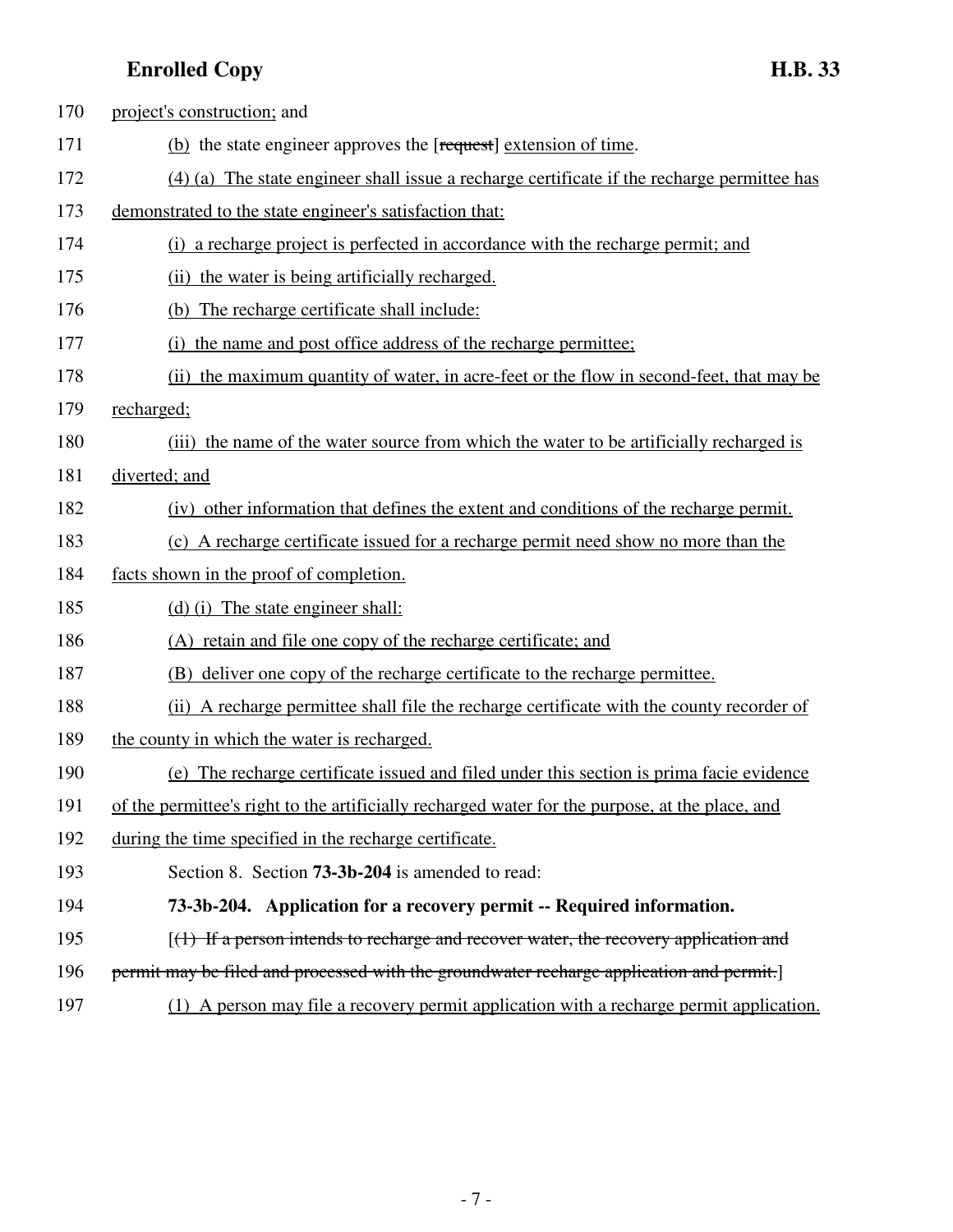| 198 | (2) The application for obtaining a recovery permit shall include the following        |
|-----|----------------------------------------------------------------------------------------|
| 199 | information:                                                                           |
| 200 | (a) the name and mailing address of the applicant;                                     |
| 201 | (b) a legal description of the location of the existing well or proposed new well from |
| 202 | which the applicant intends to recover [stored] artificially recharged water;          |
| 203 | (c) a written consent from the owner of the recharge permit, if the applicant does not |
| 204 | hold the recharge permit;                                                              |
| 205 | (d) the name and mailing address of the owner of the land from which the applicant     |
| 206 | proposes to recover [stored] artificially recharged water;                             |
| 207 | (e) the name or description of the artificially recharged groundwater aquifer which is |
| 208 | the source of supply;                                                                  |
| 209 | (f) the purpose for which the [stored] artificially recharged water will be recovered; |
| 210 | (g) the depth and diameter of the existing well or proposed new well;                  |
| 211 | (h) a legal description of the area where the [stored] artificially recharged water is |
| 212 | proposed to be used;                                                                   |
| 213 | (i) the design pumping capacity of the existing well or proposed new well; and         |
| 214 | (j) any other information including maps, drawings, and data that the state engineer   |
| 215 | requires.                                                                              |
| 216 | $(3)$ (a) A filing fee must be submitted with the application.                         |
| 217 | (b) The state engineer shall establish the filing fee in accordance with Section       |
| 218 | 63J-1-504.                                                                             |
| 219 | Section 9. Section 73-3b-205 is amended to read:                                       |
| 220 | 73-3b-205. Issuance of recovery permit -- Criteria -- Conditions.                      |
| 221 | The state engineer:                                                                    |
| 222 | (1) shall issue the recovery permit if $[he]$ the state engineer determines that:      |
| 223 | (a) the proposed recovery of [stored] artificially recharged water will not impair any |
| 224 | existing water right;                                                                  |
| 225 | (b) the applicant $[of the]$ is the holder of an approved recharge permit or recovery  |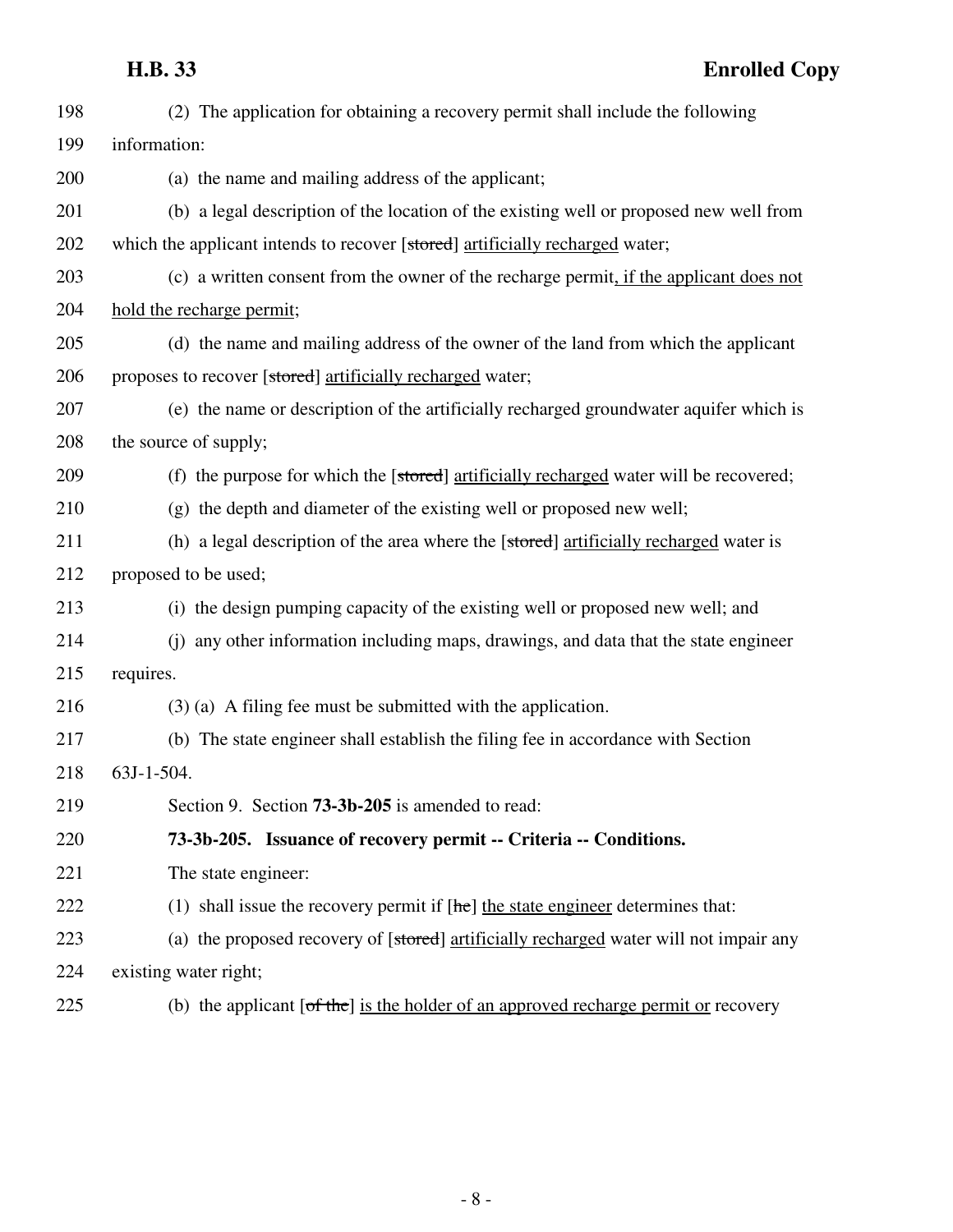| 226 | permit, <u>or</u> if [he] the applicant does not hold the recharge permit, has a valid agreement with |
|-----|-------------------------------------------------------------------------------------------------------|
| 227 | the owner of the recharge permit to divert and use the recovered water; and                           |
| 228 | (c) the recovery point of diversion is located within the area of hydrologic impact of                |
| 229 | the recharge project, as determined by the state engineer; and                                        |
| 230 | (2) may attach to the permit any conditions $[\text{he}]$ the state engineer determines are           |
| 231 | appropriate.                                                                                          |
| 232 | Section 10. Section <b>73-3b-206</b> is amended to read:                                              |
| 233 | 73-3b-206. Proof of completion, certification, or lapse of recovery permit.                           |
| 234 | (1) Sixty days before the date on which the recovery permit will lapse under                          |
| 235 | Subsection (3), the state engineer shall notify the applicant by mail when proof of completion        |
| 236 | is due.                                                                                               |
| 237 | (2) (a) Before the date on which the recovery permit will lapse under Subsection (3),                 |
| 238 | the applicant shall file proof of completion with the state engineer on a form furnished by the       |
| 239 | state engineer, which shall include documentation and a map prepared by a Utah licensed land          |
| 240 | surveyor or Utah licensed professional engineer that shows:                                           |
| 241 | the location and description of the recovery works constructed;<br>(i)                                |
| 242 | the method of recovering the artificially recharged water;<br>(ii)                                    |
| 243 | the facilities in place to recover and deliver the recovered water; and<br>(iii)                      |
| 244 | (iv) the purpose and place of use of the recovered water.                                             |
| 245 | (b) The state engineer may waive the filing of a map, profile, or drawing, if in the state            |
| 246 | engineer's opinion the written proof of completion adequately describes the works and the             |
| 247 | nature and extent of the recovery project.                                                            |
| 248 | (c) The completed proof shall conform to a rule established by the state engineer.                    |
| 249 | (3) A recovery permit will lapse if the recovery project is not completed within five                 |
| 250 | years from the date of the recovery permit application's approval unless:                             |
| 251 | (a) the applicant requests an extension of time to complete the recovery project; and                 |
| 252 | (b) the state engineer approves the [request] extension of time.                                      |
| 253 | $(4)$ (a) The state engineer shall issue a recovery certificate if the recovery permittee has         |